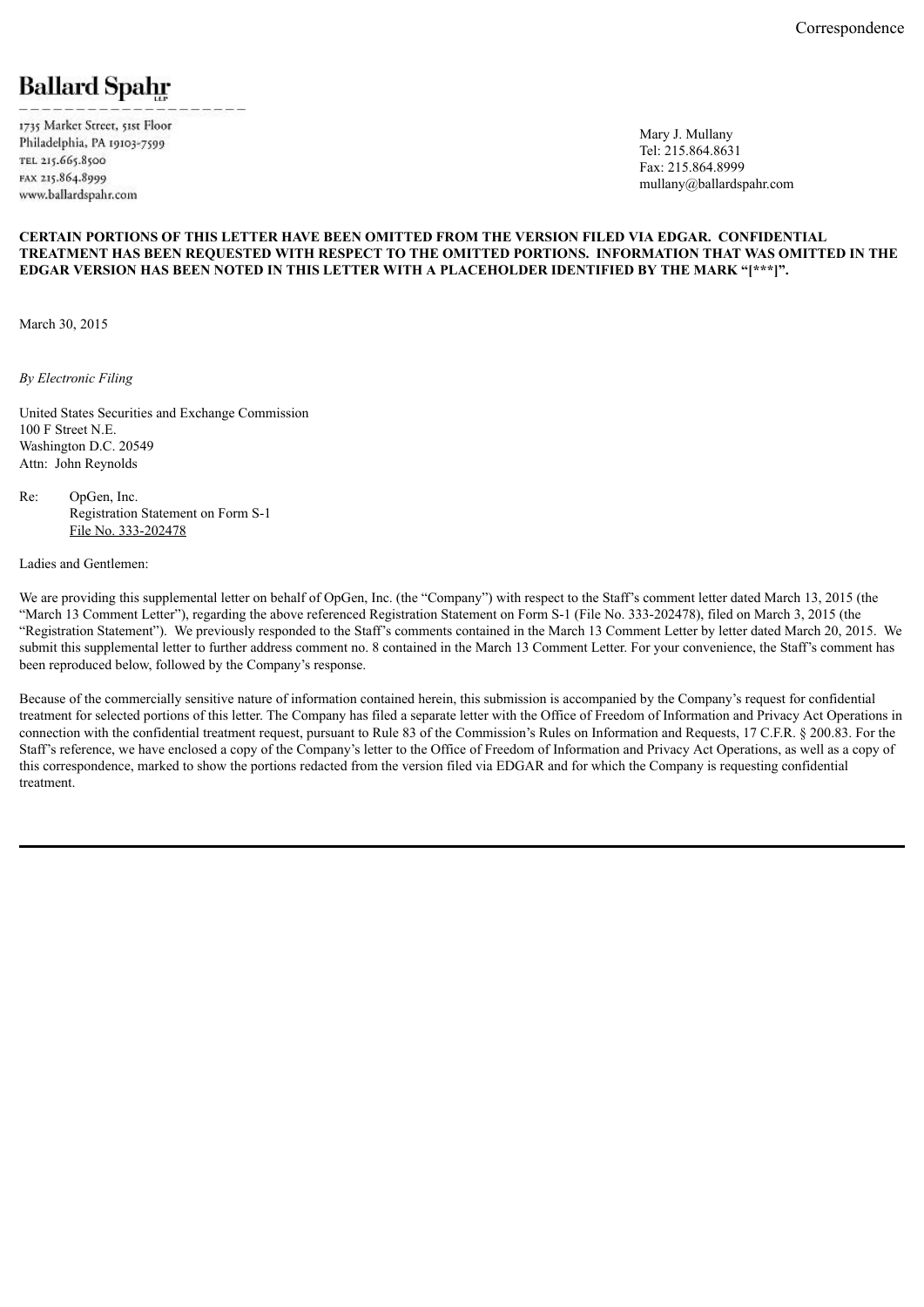### **CONFIDENTIAL TREATMENT REQUESTED BY OPGEN, INC.: OPGN-0001**

United States Securities and Exchange Commission March 30, 2015 Page 2

8. Please note that we may also have additional comments on your accounting for stock compensation once you have disclosed an estimated offering price. In this regard, we may ask you to explain the reasons for valuations of equity issuances that appear unusual (e.g., unusually steep increases in the fair value of the underlying shares leading up to the IPO).

The Company supplementally advises the Staff that, based in part upon discussions with the underwriter for the Company's initial public offering, the Company anticipates a preliminary price range of  $\frac{1}{s}$  at  $s$ [\*\*\*] per share (the "Anticipated Price Range").

The timeline for the Company's equity issuances since July 1, 2014 to the present is as follows:

- 1. *2014 Convertible Notes Of ering*. In June 2014, management determined that the proceeds from the Series A Preferred Stock financing consummated in February and March 2014, plus anticipated revenues from operations, including collaboration revenues, would not be sufficient to fund the Company's operations through September 2014. Management entered into negotiations with the existing principal investors. The result of such negotiations was the financing transaction, consummated in July through September 2014, involving the issuance of an aggregate principal amount of \$1,500,000 of secured promissory notes convertible into shares of the Company's Series A Preferred Stock, with a conversion rate of one share of Series A Preferred Stock for each \$1.00 principal amount (the "2014 Convertible Notes"), as described in the Registration Statement. The conversion terms of the 2014 Convertible Notes were principally based on the Company's available cash, financial condition, anticipated cash needs and its then current operations, as well as the recent sale price for the Series A Preferred Stock and its preferential rights. With respect to its business operations, at such time the Company had completed the CLIA lab validation studies on its Acuitas MDRO Gene Test, and was in the process of developing its Partner-Pilot-Program (as described in the Registration Statement) but had not yet initiated the program. The 2014 Convertible Notes offering was made to existing investors of the Company who were signatory to the Company's Third Amended and Restated Investors' Rights Agreement, as amended (the "Investors' Rights Agreement"). Under the Investors' Rights Agreement, the investors signatory thereto have the right to participate in new issuances of securities, such as the 2014 Convertible Notes, to maintain their percentage ownership of the Company prior to the initial public offering. The 2014 Convertible Notes offering was accomplished through three closings in order to comply with the participation rights set forth in the Investors' Rights Agreement.
- 2. *2014 Demand Notes Financing*. In September 2014, the Company's board of directors (the "Board") and management accelerated discussions regarding financing alternatives that could be available to provide sufficient funding for the Company's operations to implement its business plan related to its multi-drug resistant organism ("MDRO") CLIA lab business. The financing alternatives considered were an initial public offering of the Company's common stock under the JOBS Act emerging growth company provisions (the "IPO"), a reverse merger transaction, engaging in a transformative private financing with new investors or engaging in a sale or merger of the Company. The Board considered each of these alternatives and authorized management to pursue all such alternatives. Management determined, and communicated to the Board, that the proceeds from the 2014 Convertible Notes offering, plus anticipated revenues from operations would not be sufficient to fund the Company's operations through October 2014. At the time the Company had started its Partner-Pilot-Program in a few (less than four) acute care hospitals but such programs were not yet completed. Management negotiated with the principal investors to obtain short-term, non-convertible bridge financing. The investors agreed to invest in such short-term demand notes as long as the principal terms (interest rate and secured priority status) were at least equal to such terms in the 2014 Convertible Notes. Following such discussions, in October 2014 the Board approved the terms of the \$2,000,000 aggregate principal amount of secured demand notes described in the Registration Statement (the "2014 Demand Notes"). An aggregate of \$1,500,000 principal amount of the 2014 Demand Notes were issued in October through December 2014.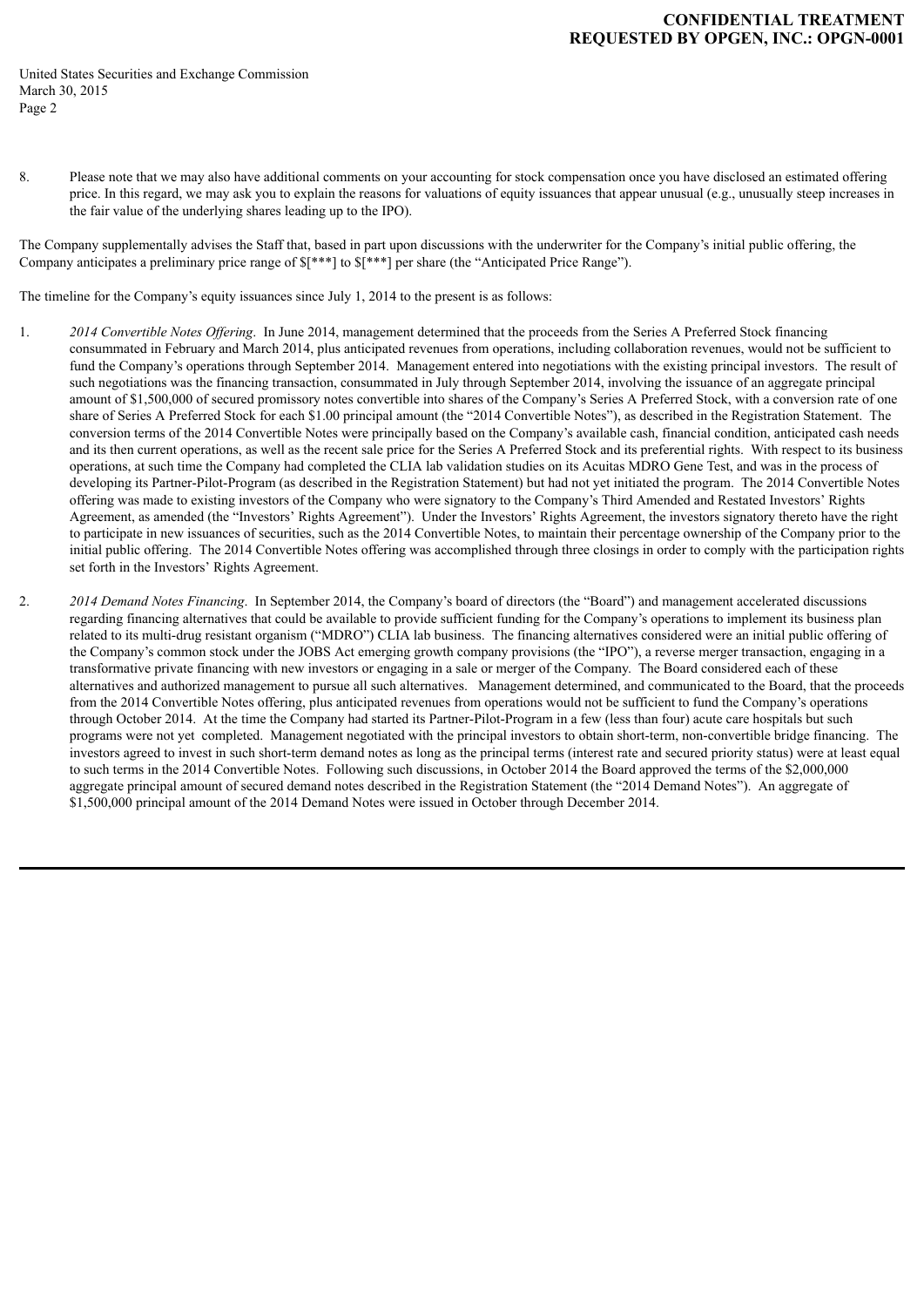## **CONFIDENTIAL TREATMENT REQUESTED BY OPGEN, INC.: OPGN-0001**

United States Securities and Exchange Commission March 30, 2015 Page 3

- 3. *Stock Option Issuances*. At a regularly scheduled Board meeting held on October 23, 2014, the Board approved grants of stock options to acquire an aggregate of 826,500 shares of common stock to employees, consultants and one non-employee director. The awards provided that the final determination of the exercise price for the common stock, the fair market value on the date of grant, required the receipt and approval of an independent valuation of the fair value of the Company's common stock. Such independent valuation was commissioned by the Company in September 2014, but was not provided to the Company or the Board until January 28, 2015. The Company respectfully informs the Staff that the delay in receipt of the valuation report was not related to any action or inaction by the Company. The Audit Committee of the Board reviewed the independent valuation at its meeting on January 28, 2015, and the Board reviewed the independent valuation at its meeting on February 5, 2015. Based on such reviews, on February 5, 2015 the Board determined the fair value of the common stock granted on October 23, 2014 to be \$0.61 per share. Stock-based compensation expense related to these stock options was recognized beginning on February 5, 2015, following the approval by the Board of the independent valuation.
- 4. *Progress on Financing Alternatives*. From September 2014 through the current date, the Company and its advisors have focused on investigating, pursuing and evaluating the various financing alternatives described under paragraph 2 above. Such activities included an ongoing assessment of the demand in the acute care and long term hospital market for solutions to address the surveillance, treatment and prevention of MDRO-based infections, and the interest in the Company's Acuitas MDRO products as expressed by health care institutions enrolled in the Company's Partner-Pilot-Program. By the end of the fourth quarter of 2014, four institutions had completed their review under our Partner-Pilot-Program and by March 2015, such number increased to eight institutions. Through its analysis of the results, the Company determined that its early commercialization sales efforts were likely to have a longer sales cycle in order to advance sales of its Acuitas products in the marketplace, and determined that, of the financing alternatives, the IPO would be the financing alternative most likely to generate sufficient proceeds to provide the Company with the funds necessary to advance and accelerate its commercialization and product development efforts. Although it continued to pursue the other financing alternatives, the complexity or likelihood of successful timely completion of other alternatives seemed more remote.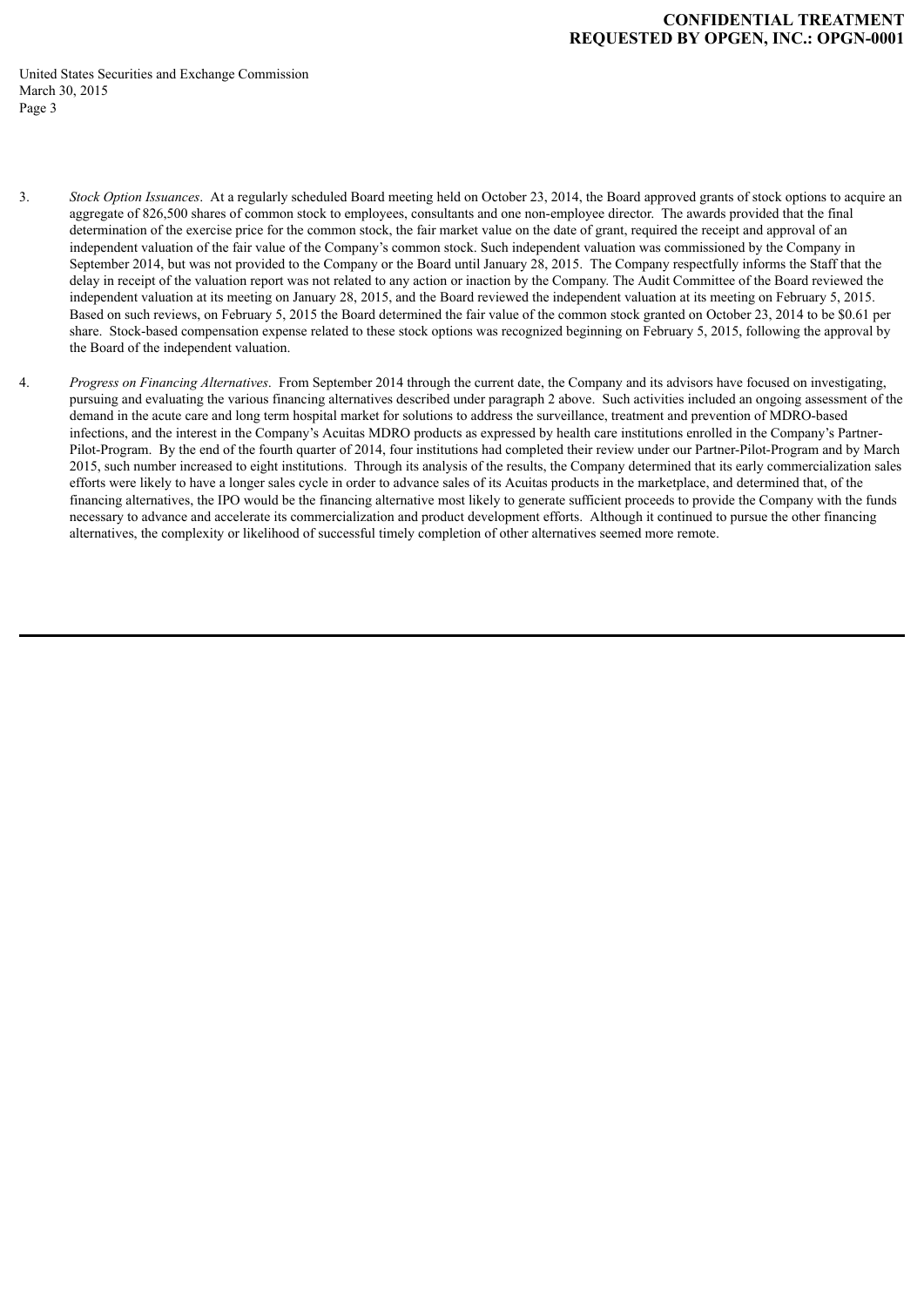- 5. *2015 Convertible Notes Of ering*. In January 2015, management determined that additional bridge funding was required to support the Company's operations while it pursued its financing strategy. Management negotiated with the Company's existing investors to procure funding sufficient to support the Company's operations until the IPO or other financing transaction could be consummated. Substantial doubt existed as to the probable success of such financing at such time. In order to obtain the necessary financing, the 2015 convertible notes as negotiated between the Company and the investors required additional protection for the investors, including first priority secured status *pari passu* with the 2014 Demand Notes and senior to the 2014 Convertible Notes, the ability to convert such notes into Series A Preferred Stock at a premium if the IPO had not occurred, and warrant coverage that became exercisable only if the IPO was consummated (the "2015 Convertible Notes"). The 2015 Convertible Notes in the aggregate principal amount of \$1,500,000 were offered to existing investors under the Investors' Rights Agreement in two closings which occurred in February and March 2015.
- 6. *Retention of Underwriter and Filing of the Registration Statement*. In late January 2015, the Company engaged the underwriter. In February, the Company worked with the underwriter on the test the waters presentation and engaged in test the waters meetings. Following the conclusion of those meetings, the Registration Statement was filed with the Securities and Exchange Commission (the "Commission") on March 3, 2015.
- 7. *Anticipated Price Range*. In March 2015, representatives of the Company and representatives of the underwriter evaluated the anticipated market and industry demand and began discussions regarding the valuation of the Company and the Anticipated Price Range. On March 25, 2015, representatives of the Company met with representatives of the underwriter to discuss the valuation and the Anticipated Price Range.
- 8. *Additional Demand Note Financing*. Because of the unanticipated delays in pursuing the IPO financing alternative, the Company requires additional bridge funding to support its operations until the IPO road show can be initiated and the IPO process completed. On March 26, 2015, the Board approved up to \$2,000,000 principal amount of secured demand note financing with the same terms as the 2014 Demand Notes. The first \$500,000 was subscribed for on March 30, 2015.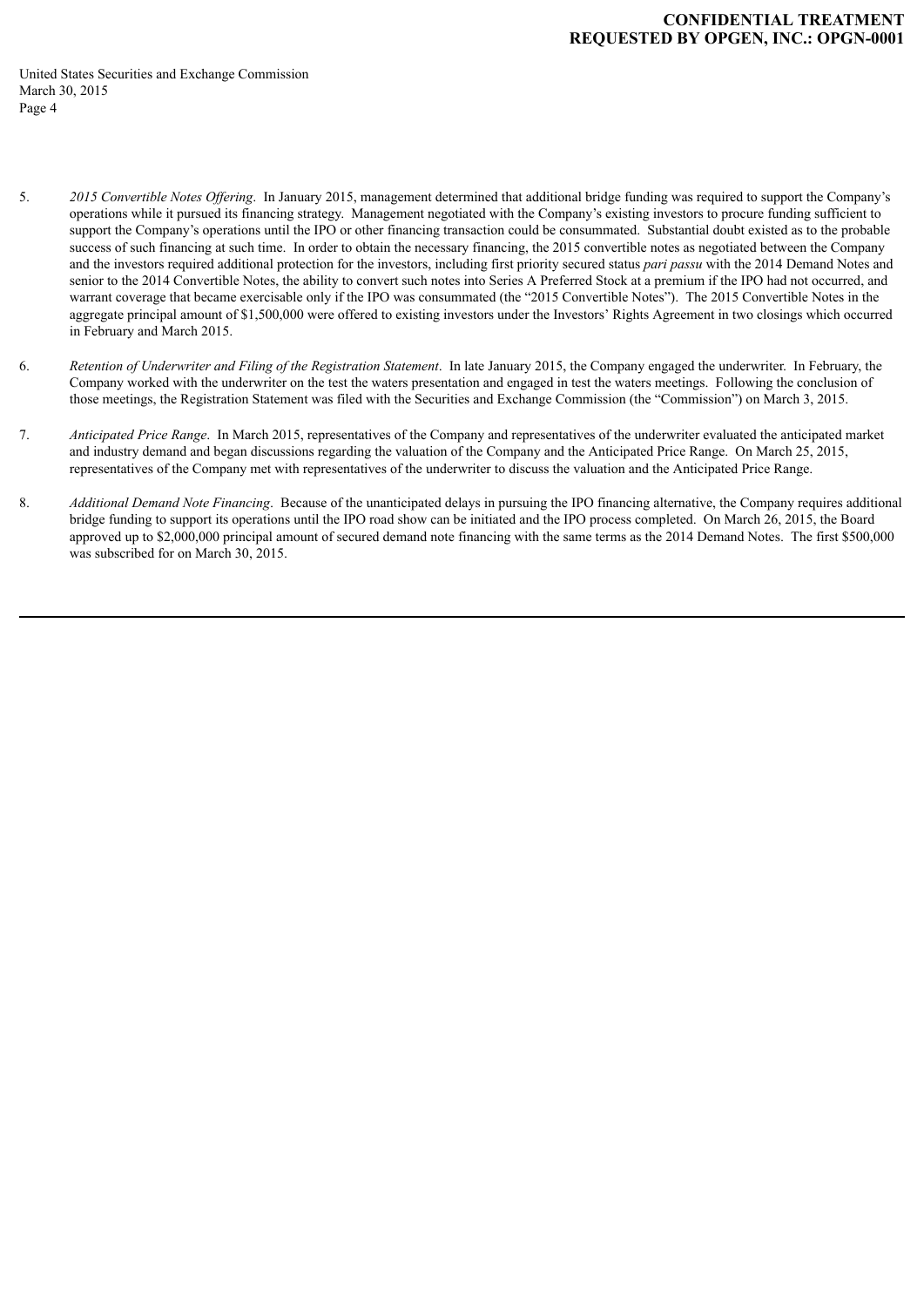As described above, the Company has required bridge funding since October 2014 to support its operations while pursuing financing alternatives and pursuing early commercialization activities with respect to its Acuitas MDRO products. On February 5, 2015, the Board determined the fair value of the common stock for awards granted on October 23, 2014 was \$0.61 per share. The Company believes that the significant factors that contributed to the difference between  $\frac{1}{2}$ , the midpoint of the Anticipated Price Range, and \$0.61 per share, the fair value of the common stock as of October 23, 2014, as determined by the Board and informed by the valuation report dated as of December 1, 2014, from the Company's third party valuation specialist (the "Valuation Report"), are as follows:

> · *Company's Financing Alternatives*. On October 23, 2014, the Company's Partner‑Pilot‑Program was in its very initial stages, the Company's initial draft registration statement had not yet been submitted to the Commission and it had not engaged an underwriter. The Company was in the process, which started in mid‑September 2014, of evaluating the various alternative sources of capital and liquidity described above. In October 2014, the Company's management was meeting with many advisors regarding each of the potential financing alternatives and was responding to due diligence requests on multiple fronts. There was no clear indication at that time of which financing alternative was most likely to be successful, if at all. The Company provided information regarding the above activities and uncertainties to the third party valuation specialist conducting the fair value analysis for purposes of the Valuation Report.

The Company made its initial confidential submission to the Commission of a draft registration statement on Form S-1 on November 21, 2014, but the Company did not retain an underwriter until late January 2015. Even though it had retained an underwriter, considerable uncertainty continued to exist during February 2015 regarding the timing and potential for completion of an IPO. As of the February 5, 2015 Board meeting, the Company had not started its "test the waters" meetings with QIBs and institutional accredited investors. There remained substantial uncertainty as to whether the public offering alternative was viable, therefore Company management continued to hold discussions with other advisors and companies regarding all financing alternatives.

· *Bridge Funding.* During the period between September 30, 2014 and March 25, 2015, the Company has been required to seek additional capital from its existing investors through the bridge funding transactions described above. Such need for additional capital exists today, pending successful completion of the Company's initial public offering. Such bridge funding was provided by existing investors for the purpose of supporting the Company's operations while it pursued the financing alternatives. As of the October 23, 2014 stock option grant, only \$500,000 of the aggregate \$4,000,000 of bridge funding had been invested.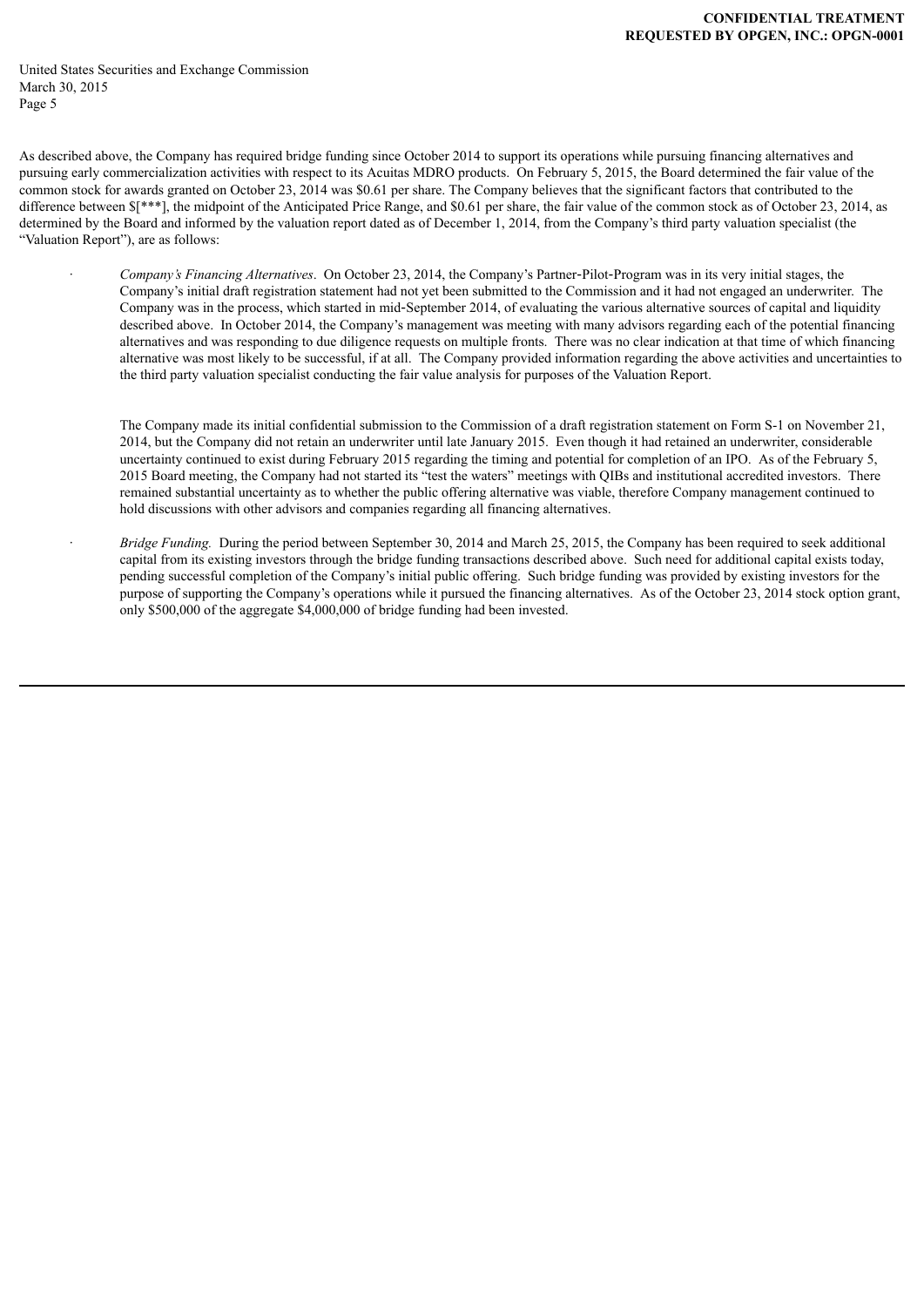#### **CONFIDENTIAL TREATMENT REQUESTED BY OPGEN, INC.: OPGN-0001**

United States Securities and Exchange Commission March 30, 2015 Page 6

> During this period, if the Company had not been able to secure additional capital from its existing investors to fund operations until the completion of a significant capital or liquidity event, such as an IPO, it would have been required to significantly scale back or wind down its operations. In this regard, we note that the report of the Company's independent registered public accounting firm on its financial statements for the year ended December 31, 2014 contains explanatory language that substantial doubt exists about the Company's ability to continue as a going concern. In addition, because of an unanticipated delay in the commencement of the Company's initial public offering road show, additional bridge funding is required to fund operations in April 2015. The Company is currently revising the Registration Statement to describe such additional bridge funding that is again coming from existing investors, and will be required to support operations until a successful IPO is consummated.

> · *Anticipated Price Range and the Valuation Report*. Unlike the current status of the Company as described above (the use of bridge funding from current investors only to support operations), the Company believes that funds raised in a successful initial public offering will allow the Company to implement its current business plan. The Anticipated Price Range necessarily assumes the consummation of a successful IPO, the creation of a public market for the common stock by the end of April 2015, increased demand in the acute care hospital market for products such as those offered by the Company, and the ability to procure sufficient capital to implement the Company's commercialization and product development plans in a market where demand exists for its products and products in development. It therefore excludes any marketability or illiquidity discount for the common stock, which was appropriately taken into account in the Valuation Report, which was prepared as of a date approximately five months prior to the date of the Company's proposed IPO.

> The Anticipated Price Range does not assign any weighting to any other outcome for the Company's business, such as an acquisition of the Company, a reverse merger or other M&A transaction or a transformative private financing, and does not include any additional delay in the expected timing for the IPO. In contrast, the Valuation Report assigned the following probabilities to the financing alternatives: 10% that a small company initial public offering (anticipated capital raise of significantly less than currently contemplated) would occur, 25% that the private financing alternative (through the issuance of a new Series B Preferred Stock) would occur, 35% that a merger or other sale would occur, and a 30% probability that the Company would not be able to successfully complete a transformative financing transaction and would need to pursue a compelled sale of assets and liquidation on a dissolution transaction. In the last scenario, it was assumed that any such compelled liquidation on a dissolution would not result in sufficient funding to meet the existing Series A Preferred Stock preferences. Under the Valuation Report, these assigned liquidity probability weightings, plus a discount for lack of marketability and illiquid common stock under each financing alternative, were used to support the fair market value of the common stock of \$0.61 per share as of December 1, 2014, the date of the Valuation Report.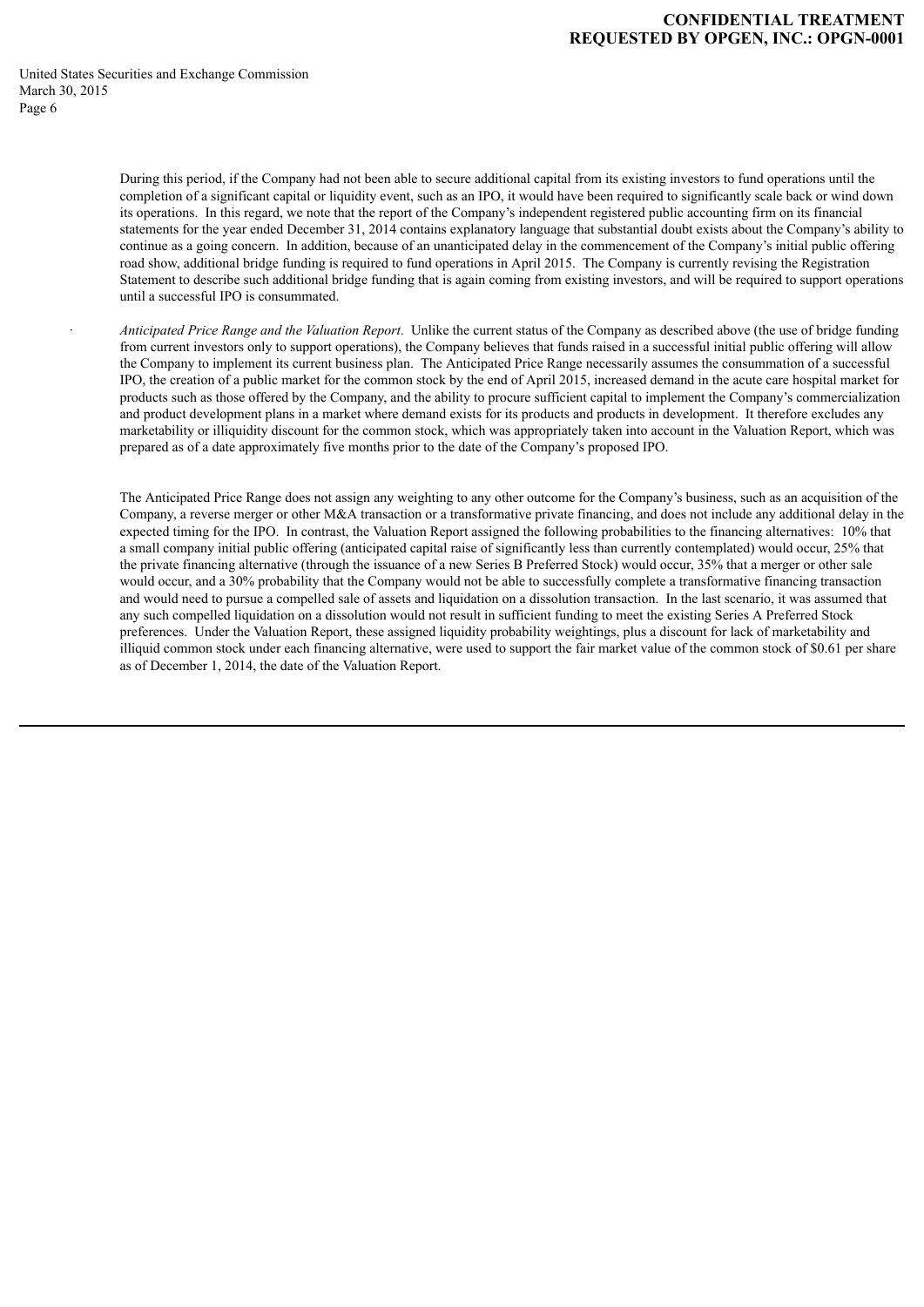> The Anticipated Price Range is based upon a valuation conducted by the underwriter in March 2015, and is based upon comparable publicly traded multiples identified by the underwriter, recently completed mergers and acquisitions identified by the underwriter, and a discounted cash flow analysis based on management's five year forecast at that time. Management's five year forecast includes assumptions, based on the advances made in the Company's commercialization efforts, the increased interest in the healthcare market in products such as the Company's Acuitas MDRO products, completion of a successful IPO with a  $[\{xxxxxxxx\}]$  capital raise, and the consideration that the Company would be able to implement its commercialization strategy and substantially grow its MDRO test business as described in the Registration Statement. The Company believes the underwriter valuation is supported by compelling research of the MDRO market, which reveals that the Company is positioned to meet an unmet clinical need to identify, limit the spread of and prevent hospital-acquired infections, especially in light of certain federal reimbursement changes. For example, in December 2014, the Center for Medicare and Medicaid Services (CMS) began penalizing acute care hospitals with excess rates of infections and other patient injuries. As of the date of this supplemental letter, the Company believes that a few hospitals in its Partner-Pilot-Program are closer to making decisions regarding the use of the Company's Acuitas MDRO products. In addition, recent (February and March 2015) news coverage of *c. dif icile* outbreaks in hospitals across the country have been noted by acute care hospital executives, leading to increased interest in the Company's products. The revenue projections that formed part of the basis of the underwriter valuation were also based on the number of patients admitted to long-term and acute care hospital settings, the incidence of MDROs in such patient populations, and the anticipated market for the Company's available products. The Company believes, based on the foregoing, that the Company's products and services will help acute care hospitals and long term care facilities manage and limit MDRO-related infections, thereby helping to reduce the real threat to patient safety from MDROs and maximize their overall reimbursement, and that the Company's early commercialization stage positions it to accelerate its product sales if it is able to raise sufficient capital in the IPO. The IPO projections are not based on prior actual business performance.

Finally, although no anticipated pricing was discussed, the Company and the underwriter believe that the "test the waters" meetings confirmed interest on the part of potential investors for the Company's initial public offering.

Based on the foregoing, the current valuation, based upon completion of an IPO in which the Company raises  $\frac{1}{x}xxxxxx$  of proceeds, will be between \$[xxxxxx] and \$[xxxxxx]. After subtracting the funds to be raised in the offering, the pre-money valuation is equal to the Anticipated Price Range. While not dispositive, the Company notes two examples of comparable publicly traded companies that provide support for the valuation determination. The companies are T2 Biosystems, which completed a \$57 million initial public offering in August 2014, and Invitae Corporation, which completed a \$101 million initial public offering in February 2015. T2 Biosystems, which had no reported revenues prior to the IPO is developing tests for sepsis to be used in the hospital setting, and Invitae, which had only modest pre-IPO revenues, is developing genomic DNA sequencing tests for the healthcare market. The Company believes that it is closer to implementing a commercialization strategy than either of these companies, each with a valuation significantly higher than the Company valuation.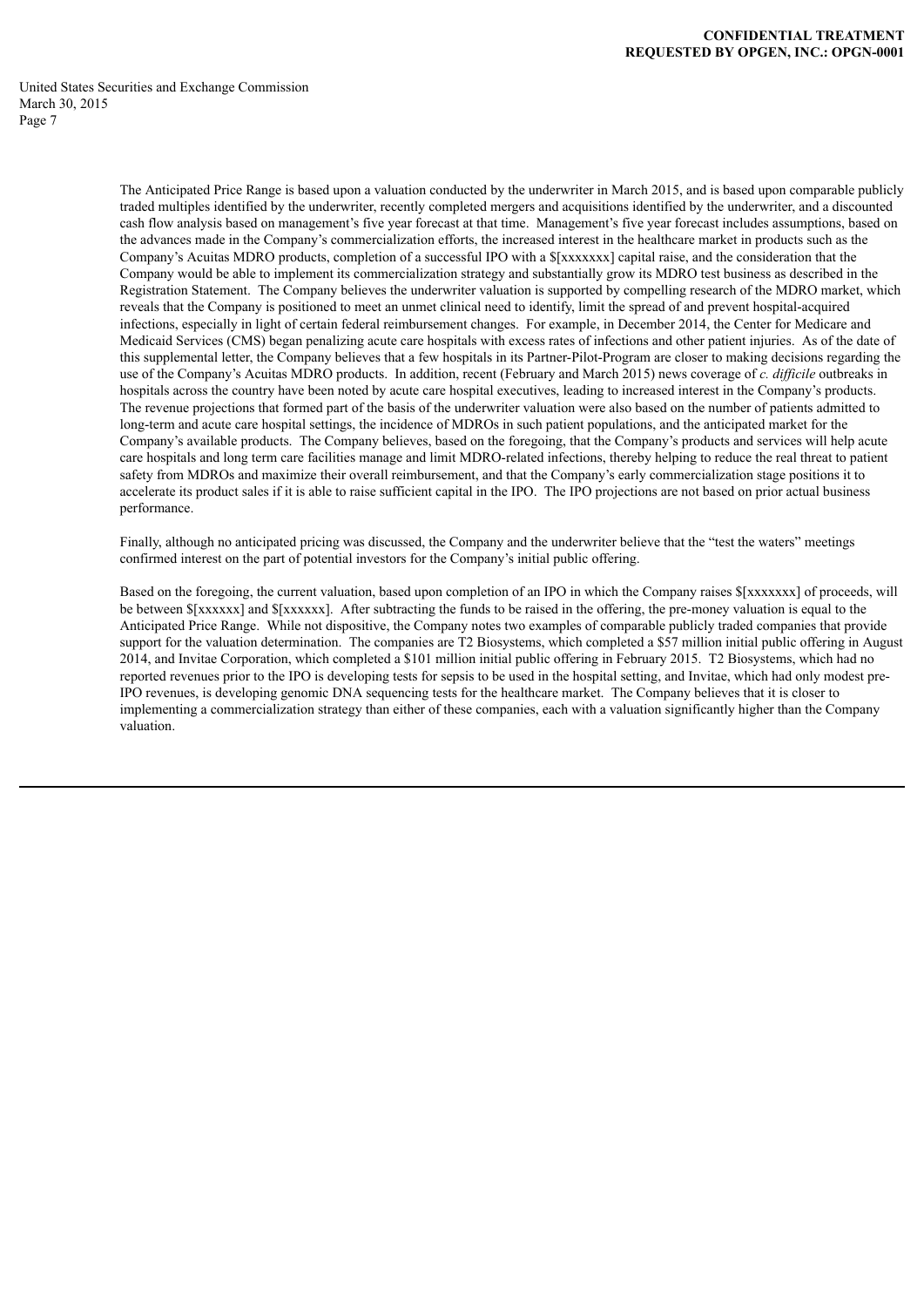> The underwriter valuation assumes the successful completion of a liquidity event and does not attribute any weighting to a dissolution of the Company without sufficient funds to meet the Series A Preferred Stock preferences. The Valuation Report attributed a 30% weighting to such event in light of the Company's then short-term capital needs, which had a significant impact on the fair value determination contained in the Valuation Report.

Based upon all the factors discussed above, the Company advises the Staff that the Board appropriately granted options with exercise prices at what it believed was the fair value at the time of grant. However, due to the changes in the Company's progress to a successful capital raising or liquidity event between October 23, 2014 and February 5, 2015 and the proximity of the February 5, 2015 accounting grant date and the date of the underwriter's recommendation of the Anticipated Price Range, the Company intends to reassess the fair value of its common stock for financial reporting purposes as of February 5, 2015. In reassessing the fair value of its common stock for financial reporting purposes as of February 5, 2015, the Company will apply a straight-line calculation from \$0.61 per share, the fair value of the common stock as of December 1, 2014 (the date of the Valuation Report commissioned in September 2014) and  $\{\ast\ast\ast\}$  per share as of March 25, 2015, which is the mid-point of the Anticipated Price Range as determined on such date. Based on this calculation the Company assessed the fair value of its common stock for awards granted in October 2014 to be \$[\*\*\*] per share.